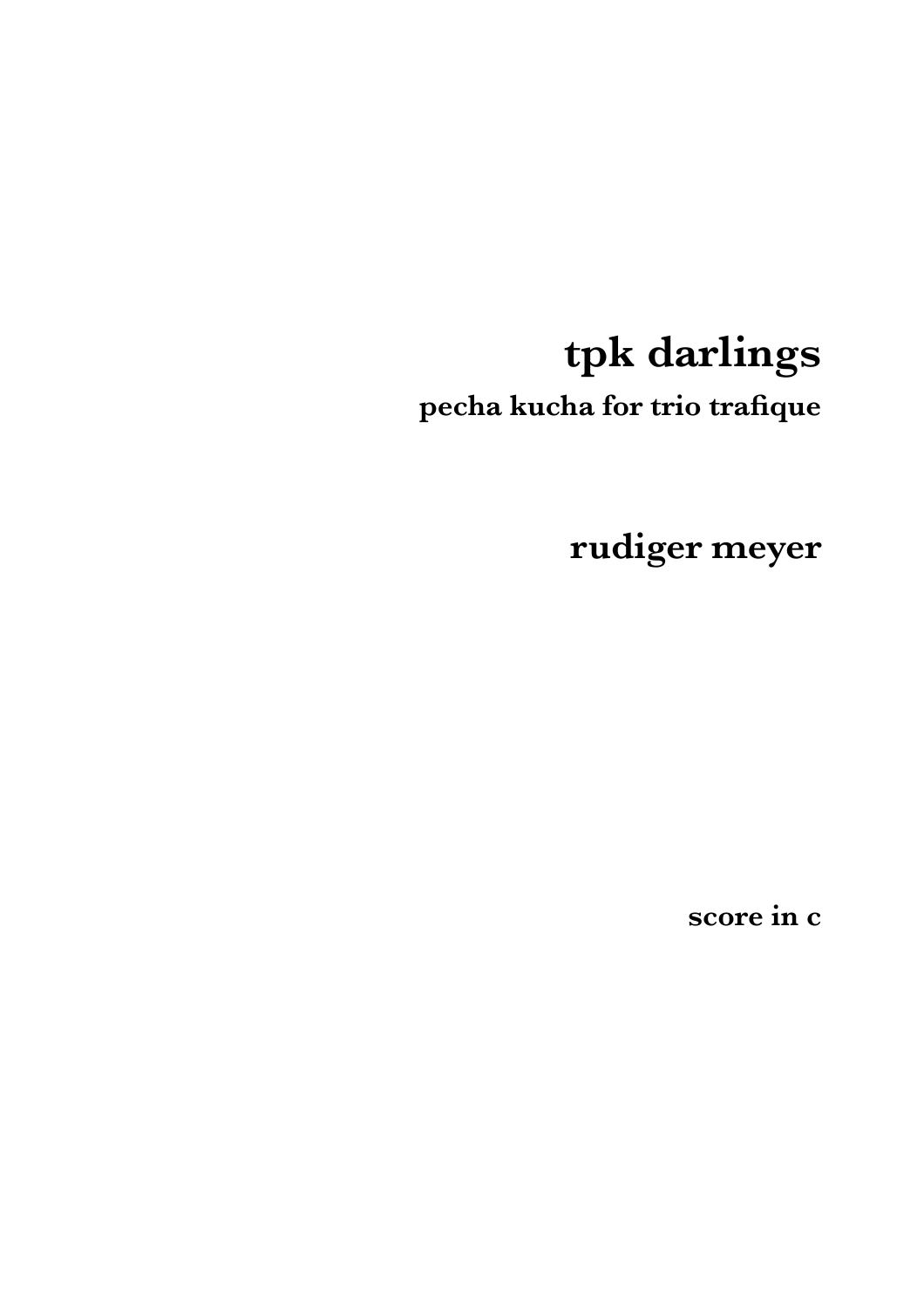### **tpk darlings - pecha kucha for trio trafique**

**Pecha Kucha (**the name derives from a Japanese term for the sound of conversation "chit-chat") is a presentation format in which work can easily and informally be shown. Each presenter is allowed a slideshow of 20 images, each shown for 20 seconds. This results in a total presentation time of 6 minutes 40 seconds before the next presenter is up. Pecha Kucha was originally started in Tokyo, Japan as a designers' show and tell event and has since been replicated in cities all over the world. <http://www.pecha-kucha.org>/

I have taken this presentation format as a point of departure for the musical form of my piece for **Trio Trafique**. The piece is essentially a presentation of the musical materials that I created over a period of twenty consecutive days during the Spring of 2008. A further period of twenty days allowed for the translation of the initial materials into a traditional musical score. Perhaps a little like the old process of making etchings in which drawings on a metal plate first have to be subjected to an etching process before they can be printed on paper, the electronically "improvised" materials have to pass through the slow process of being translated into a musical score that is then played by musicians.

Composed with support from:

#### THE DANISH ARTS FOUNDATION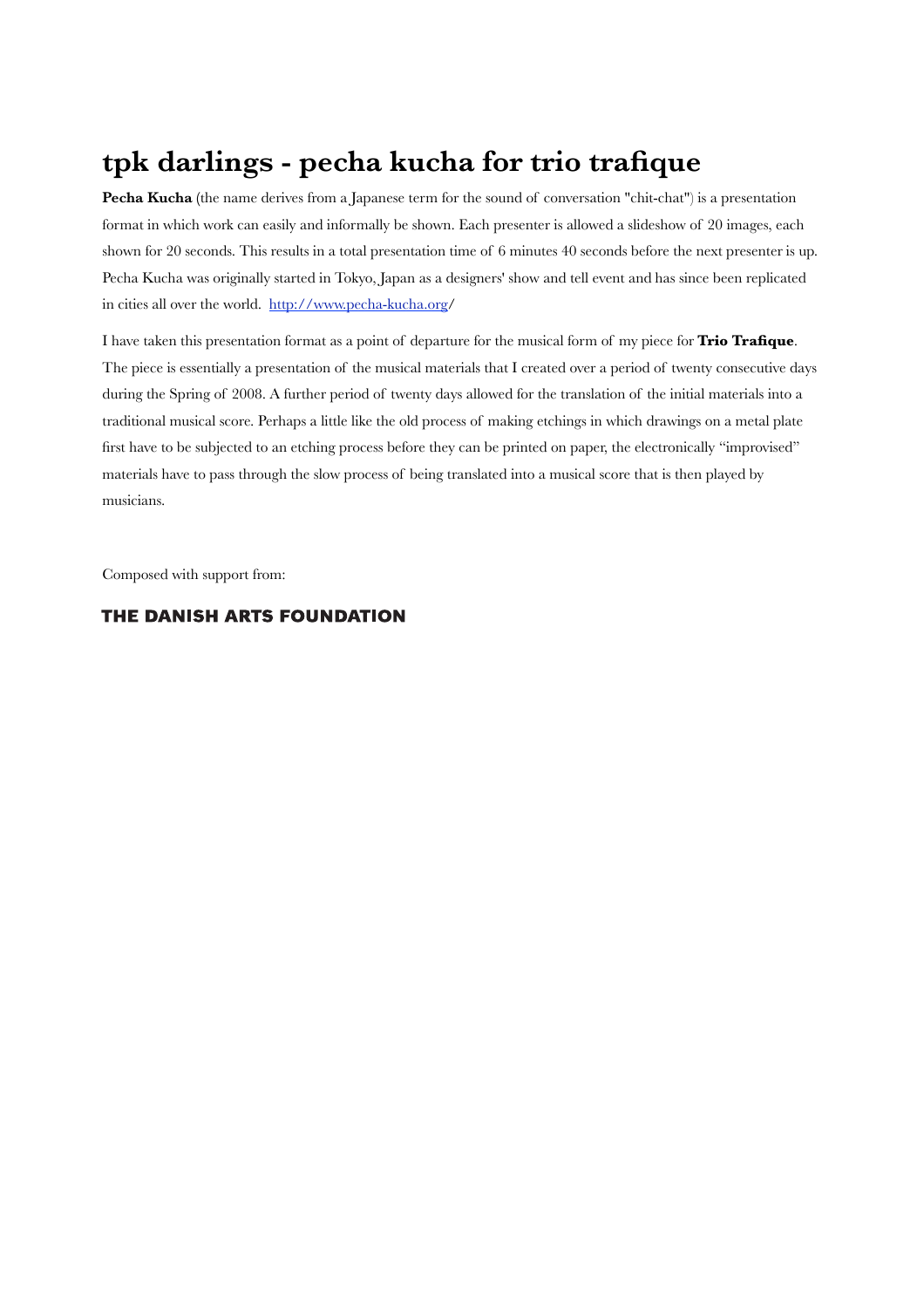## tpk darlings

Score in C

#### pecha kucha for trio trafique

Rudiger Meyer





\* sax: very straight, dry sound (for this section) with slight unsteady fluctuations in pitch from time to time (circular breathing if necessary)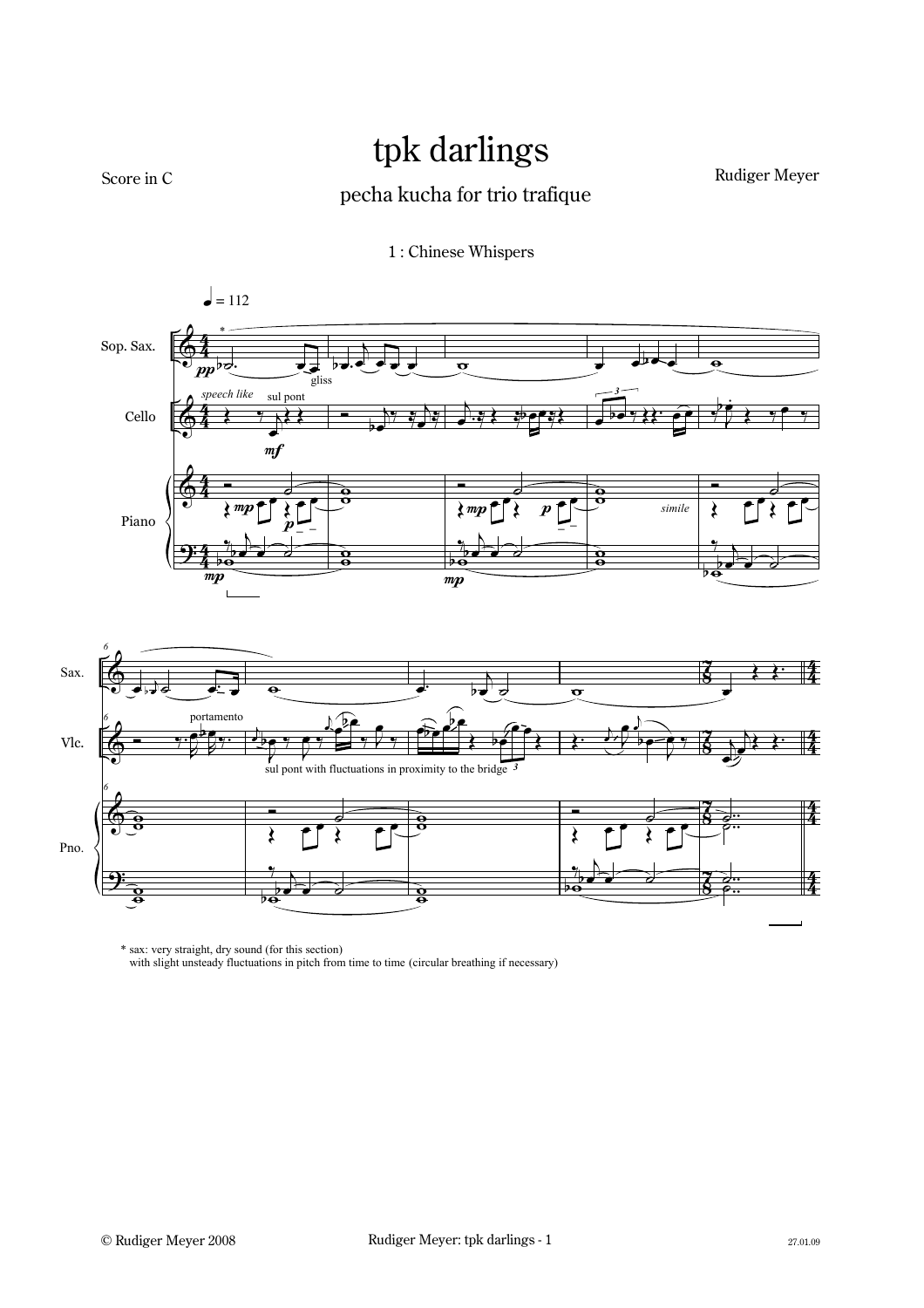



\* sax: very straight sound - try to match the timbre of the soprano sax as closely as possible

 $\frac{2}{4}$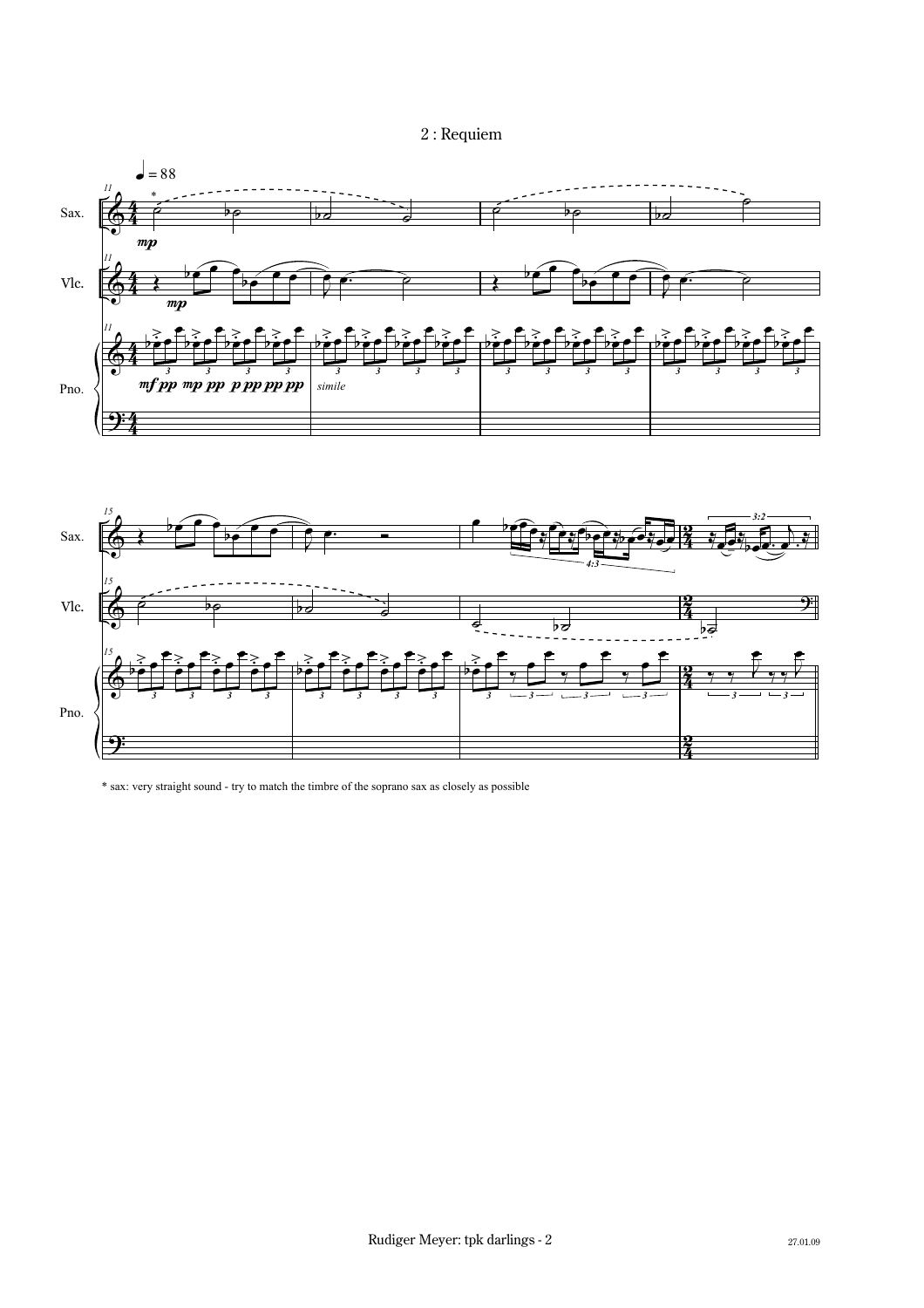





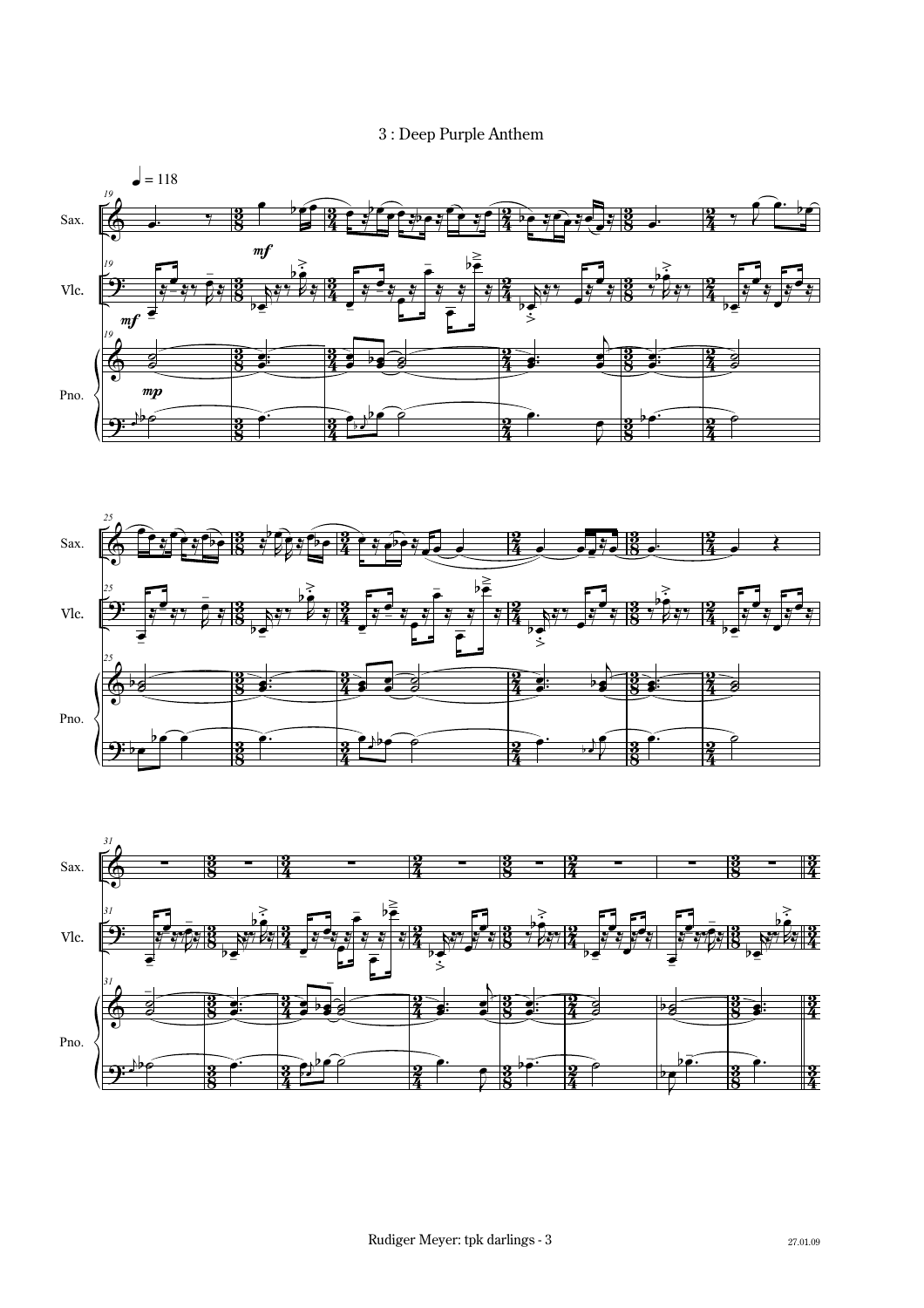#### 4 : Viewed from the Spire

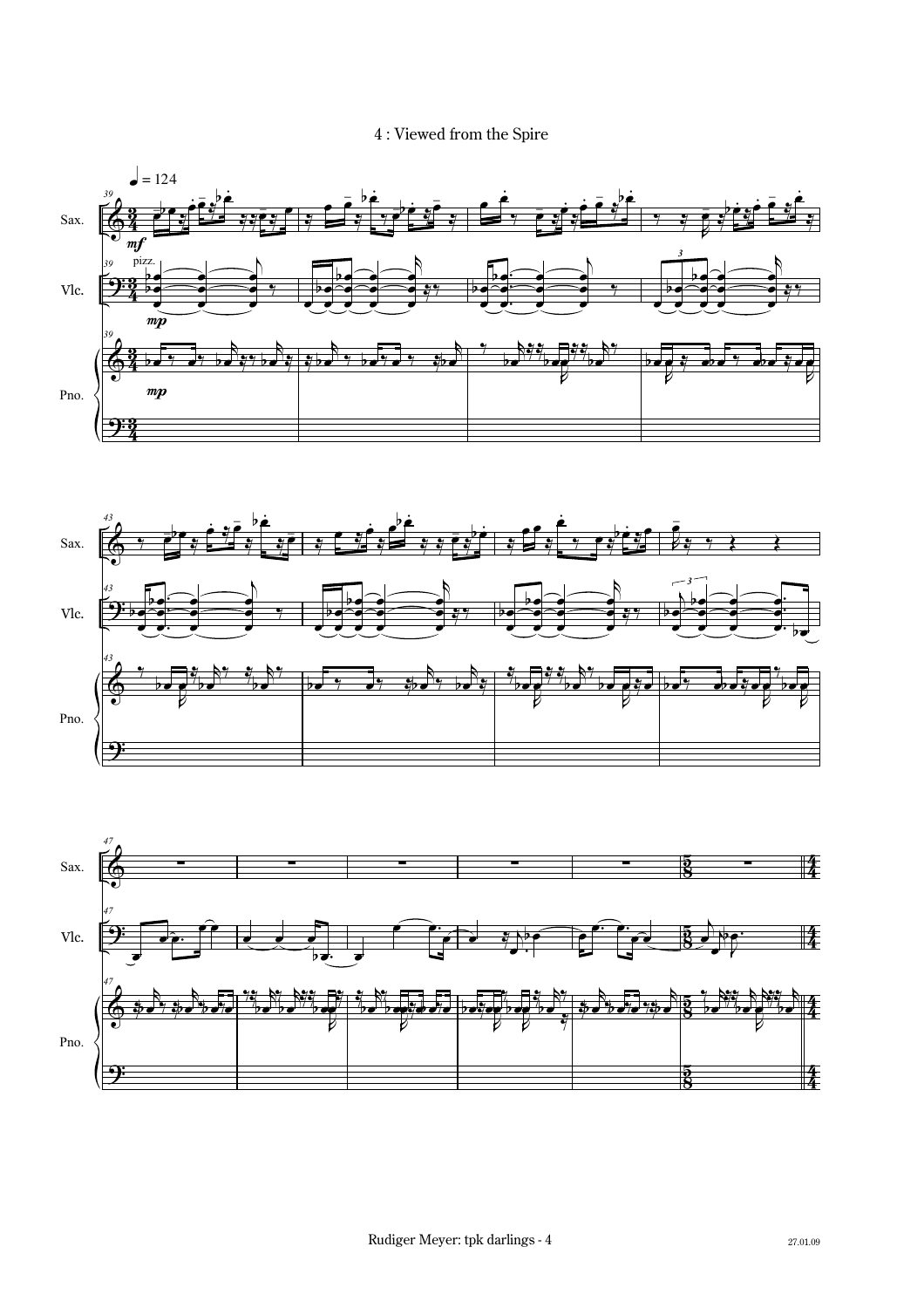

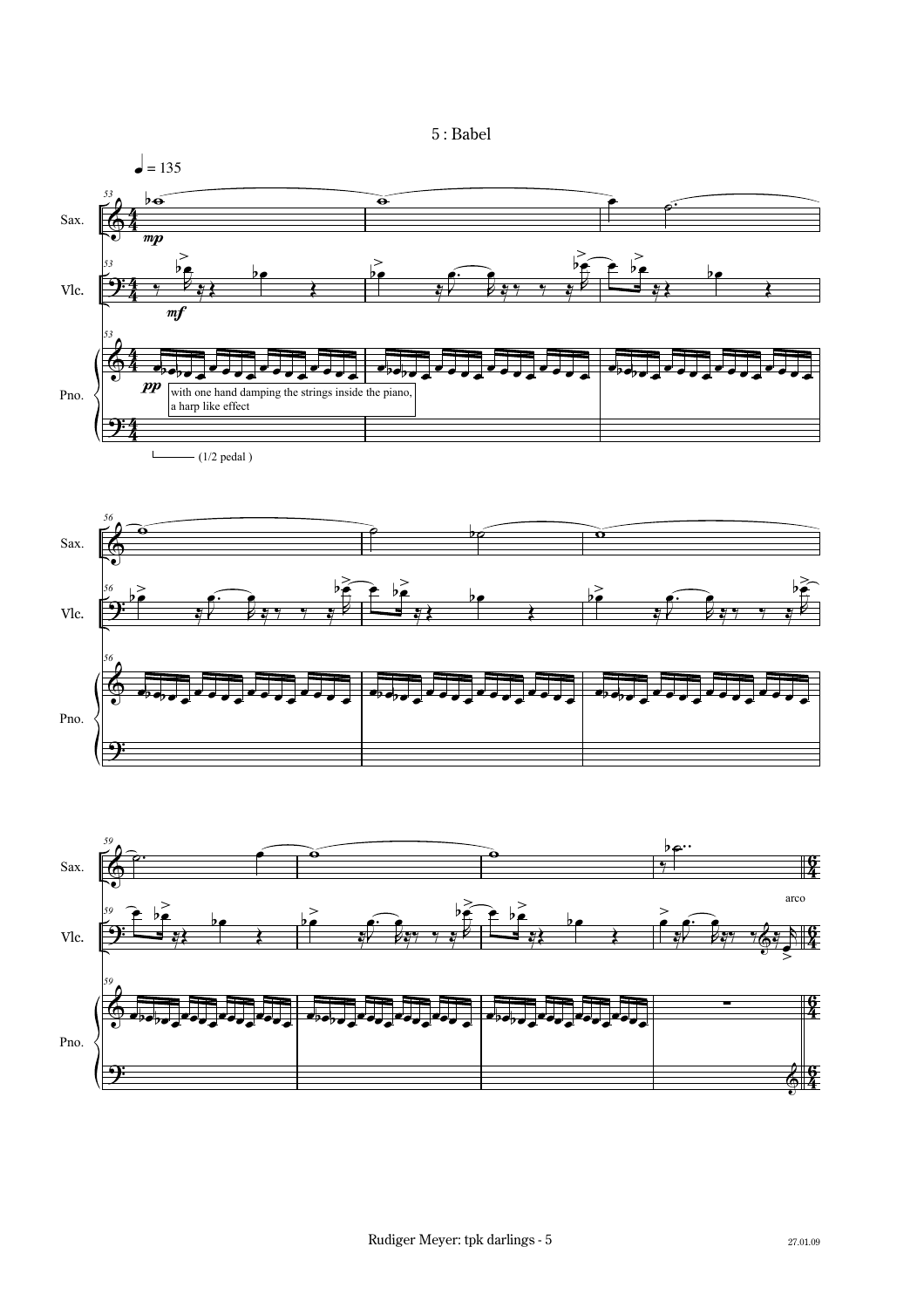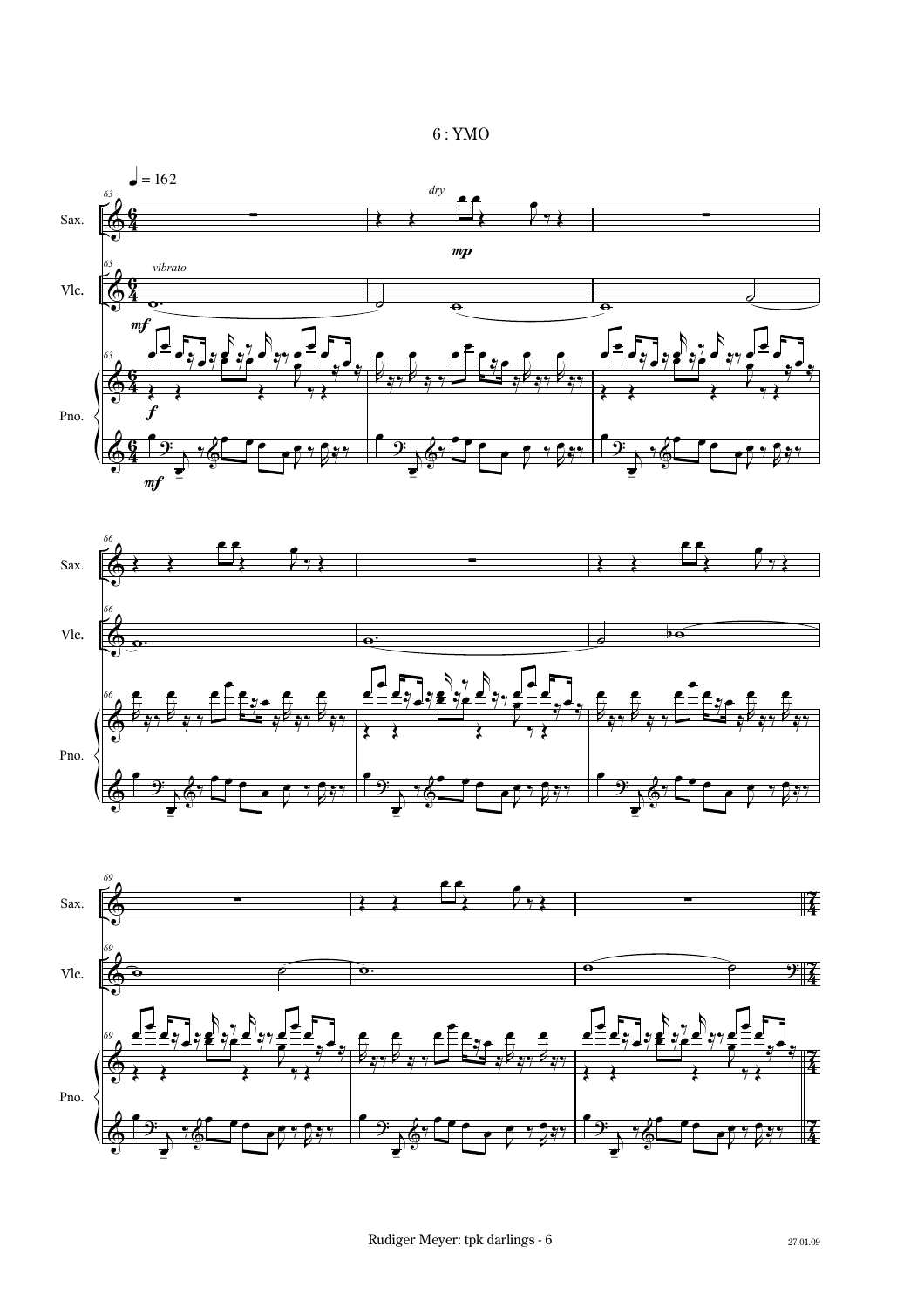#### 7 : Fjord Music

#### (as if you have all the time in the world)

 $= 112$ (overall slightly detuned overtone rich sound - whale like, cello and sax blending as much as possible)

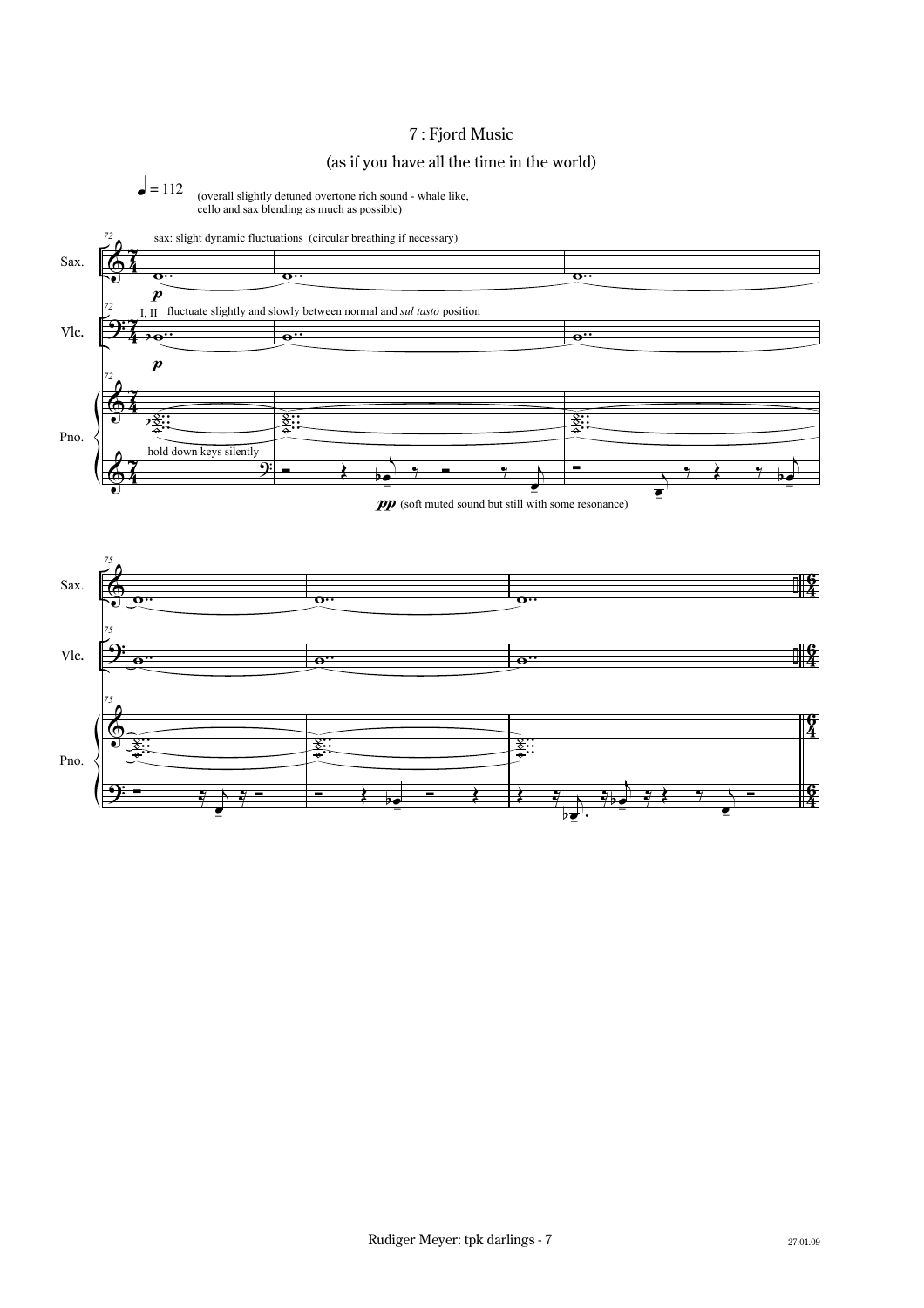#### 8 : Squarepusher





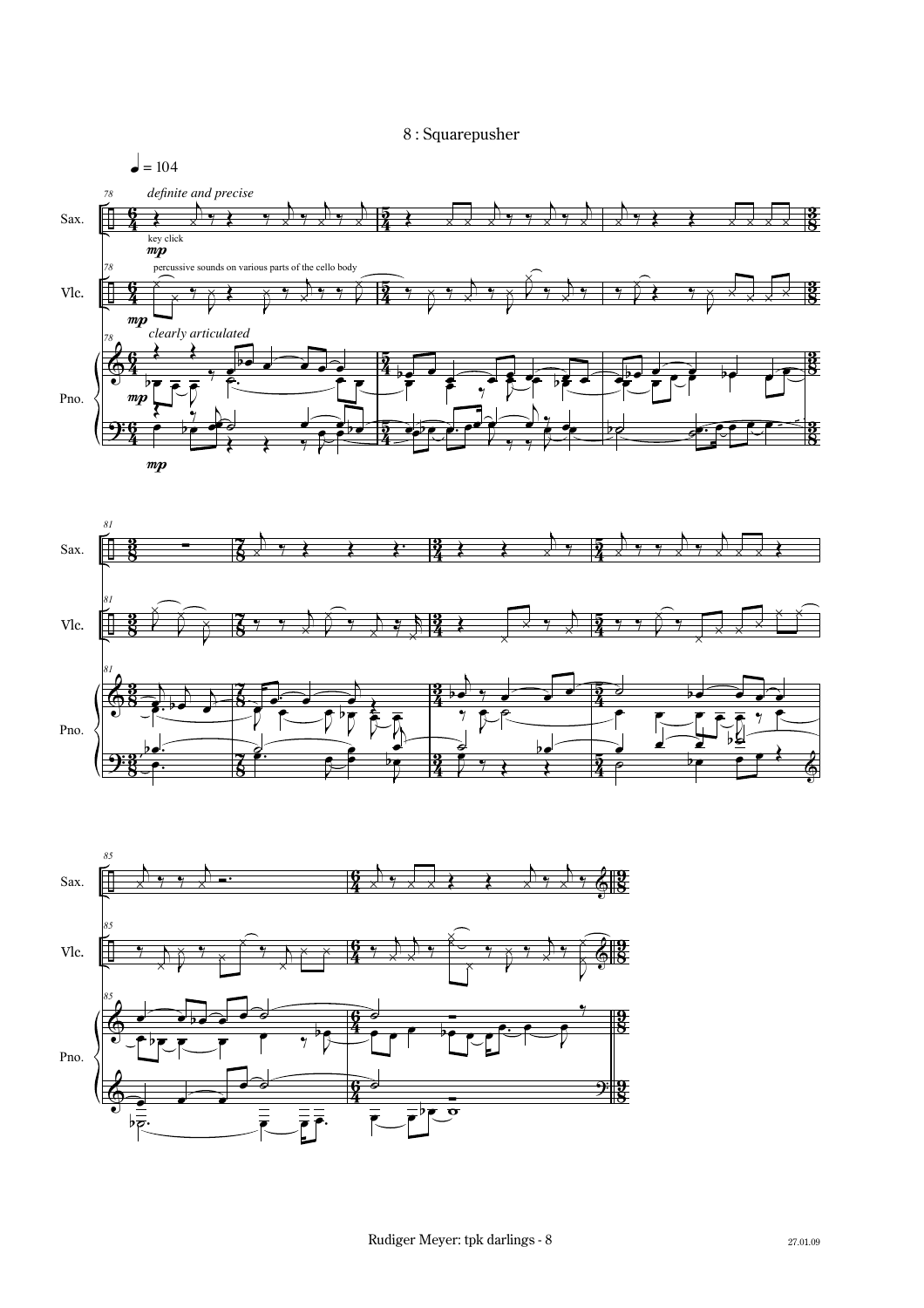

Rudiger Meyer: tpk darlings - 9 27.01.09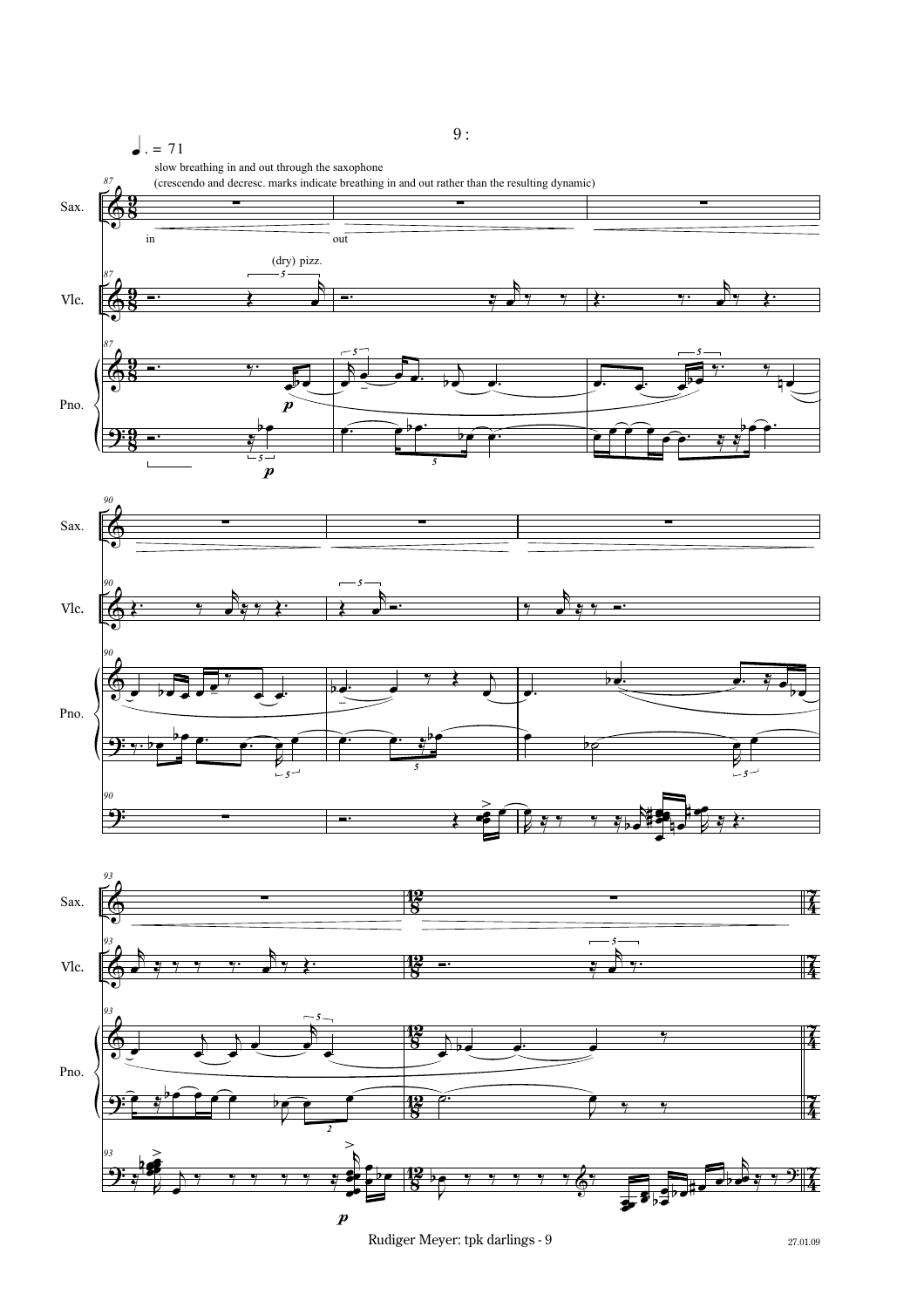

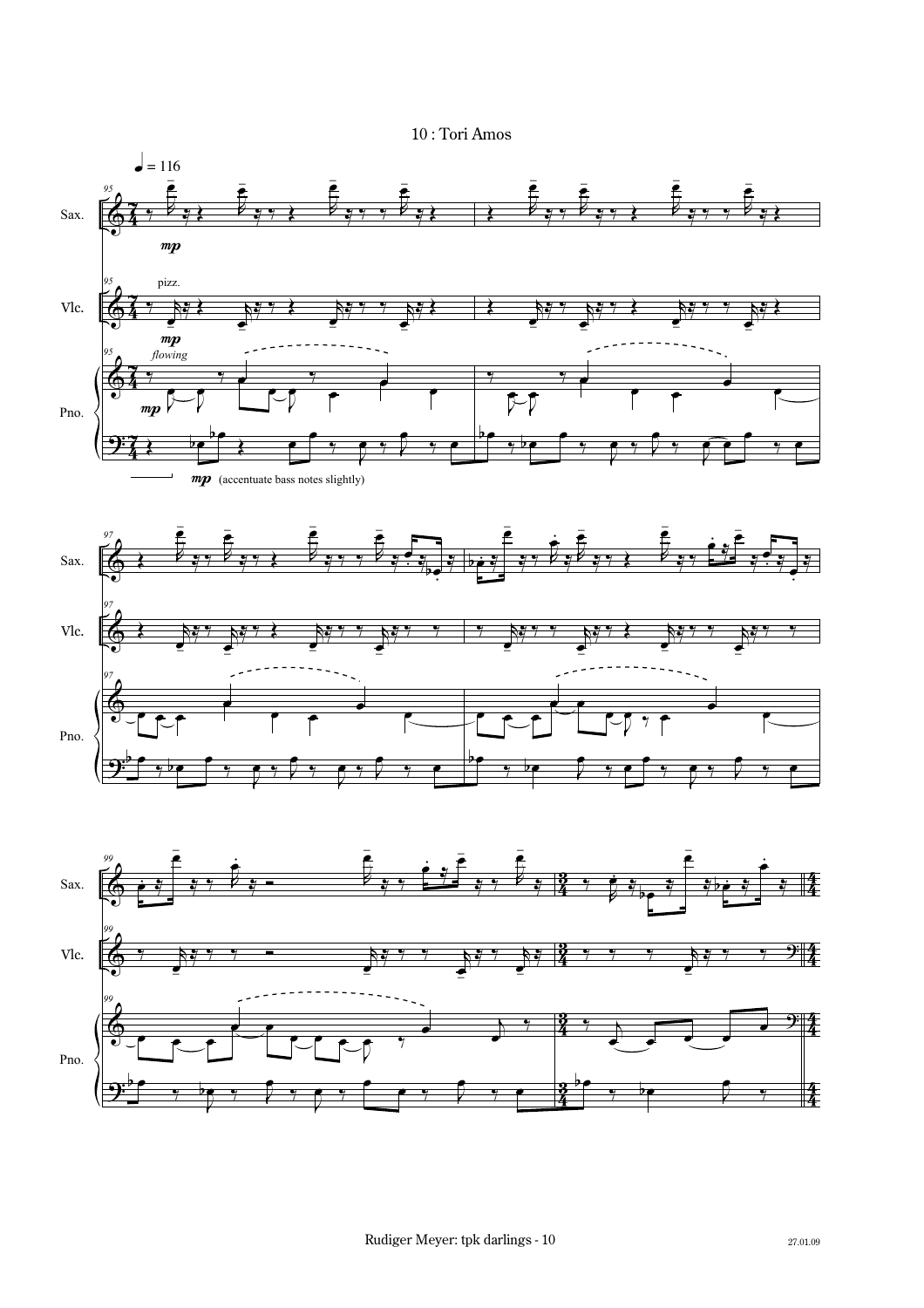

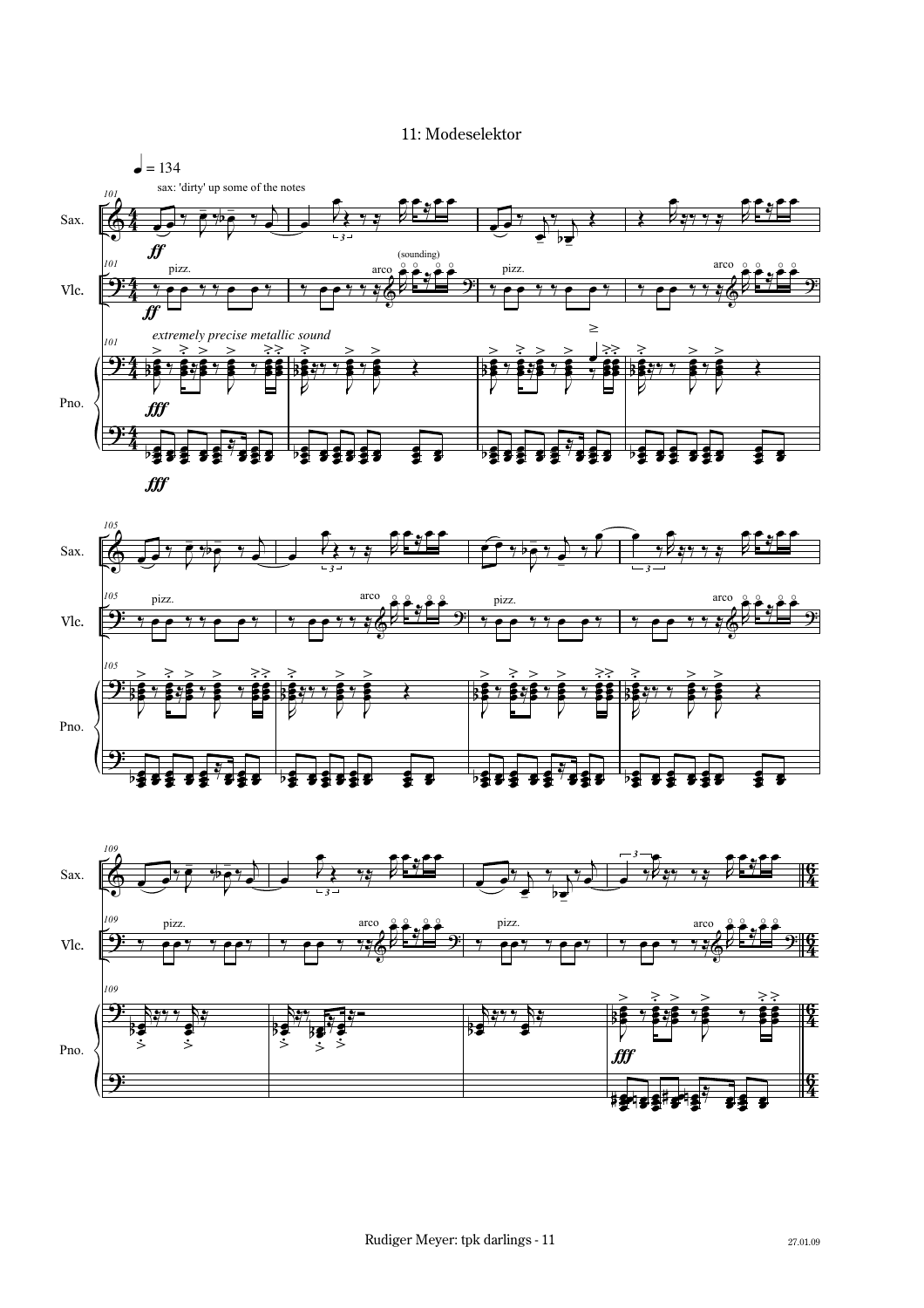





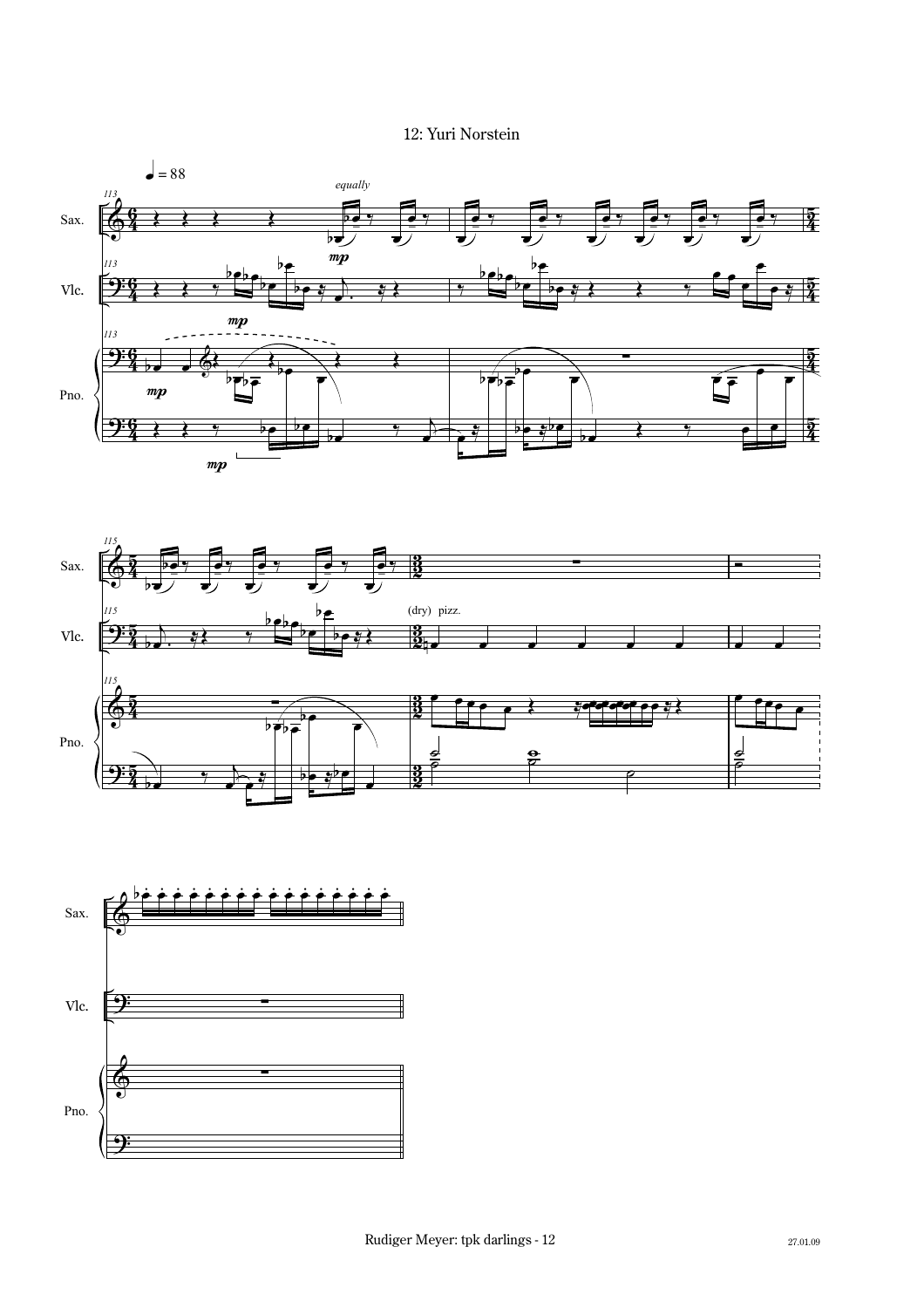#### 13 : Little Star

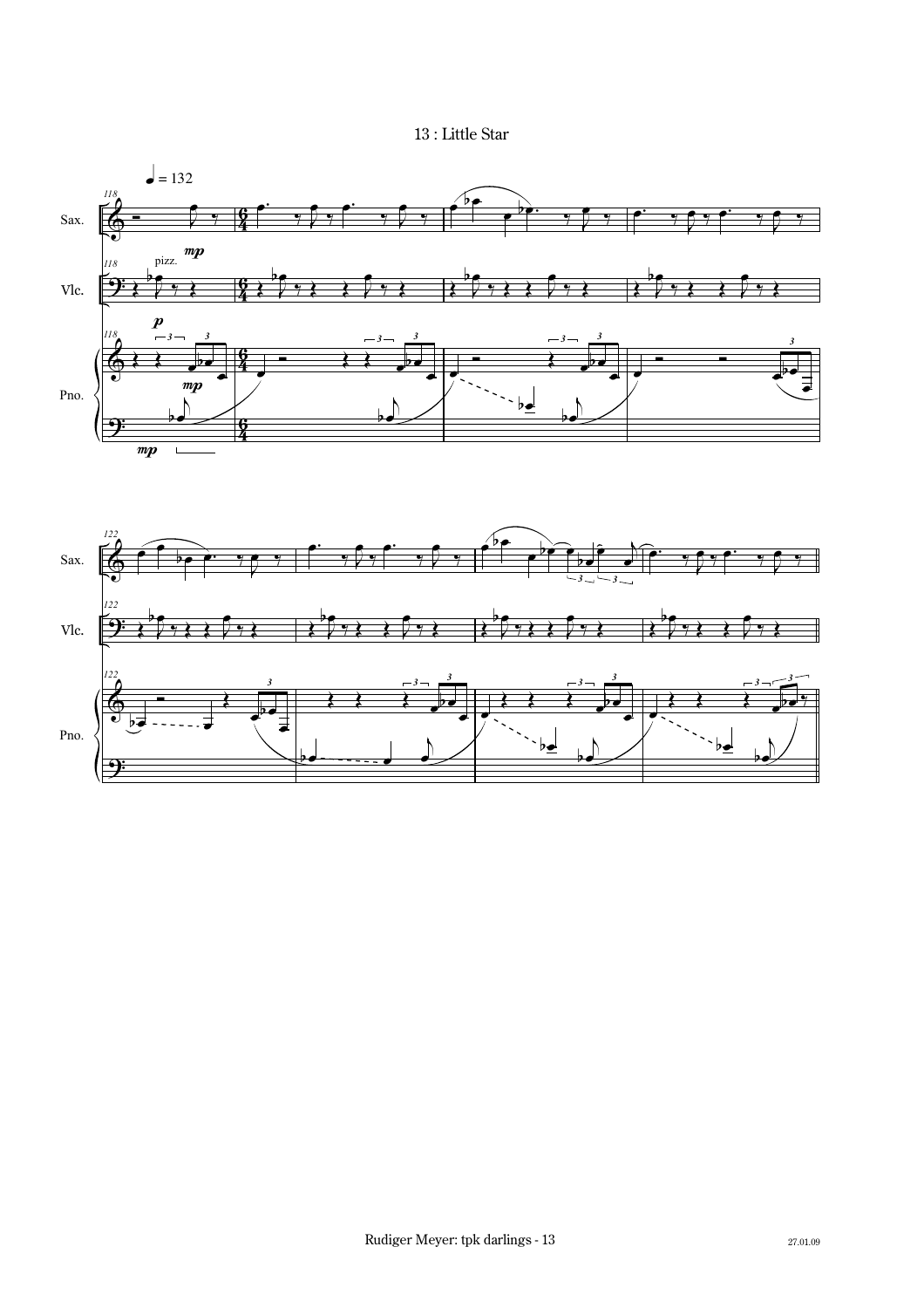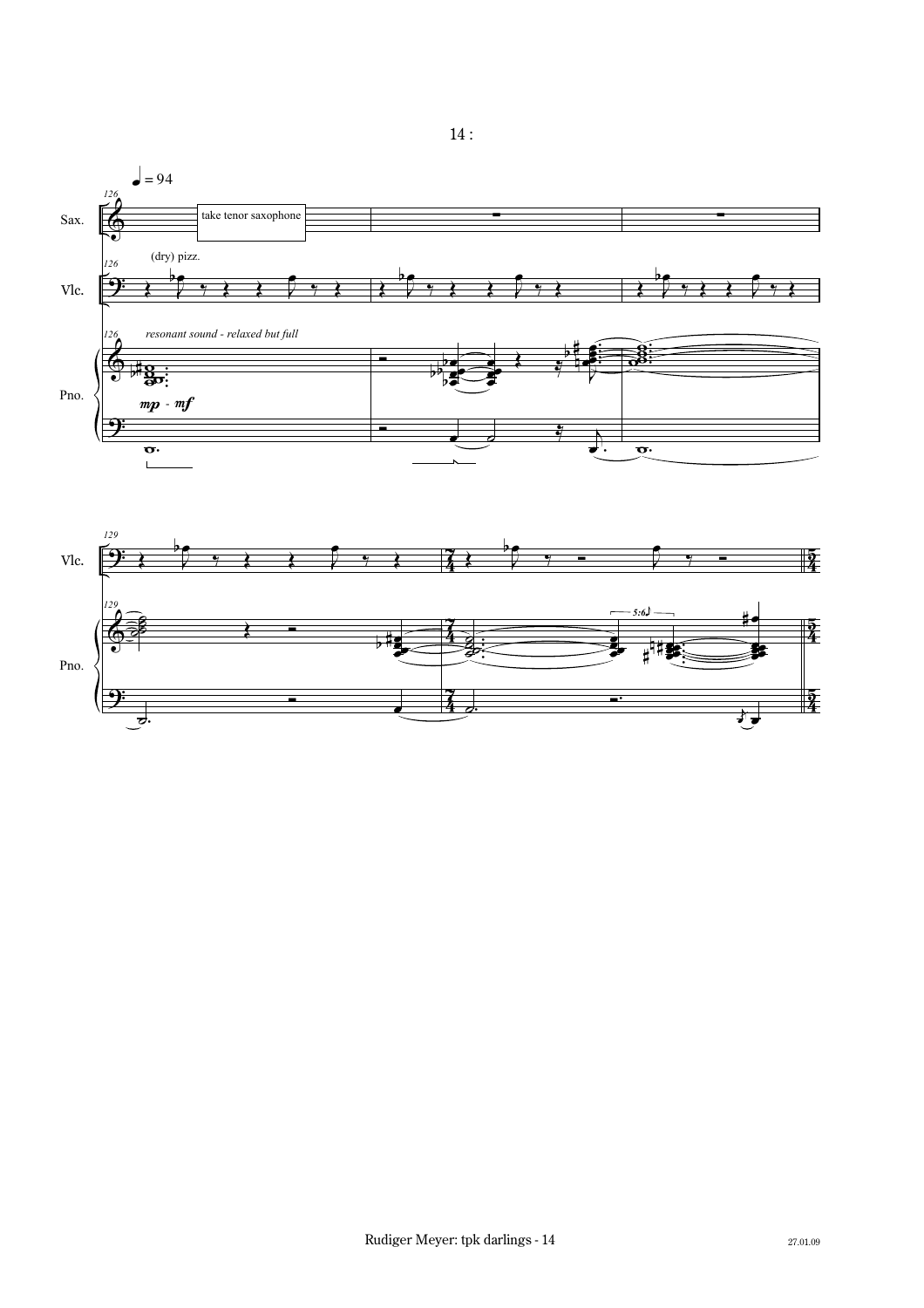

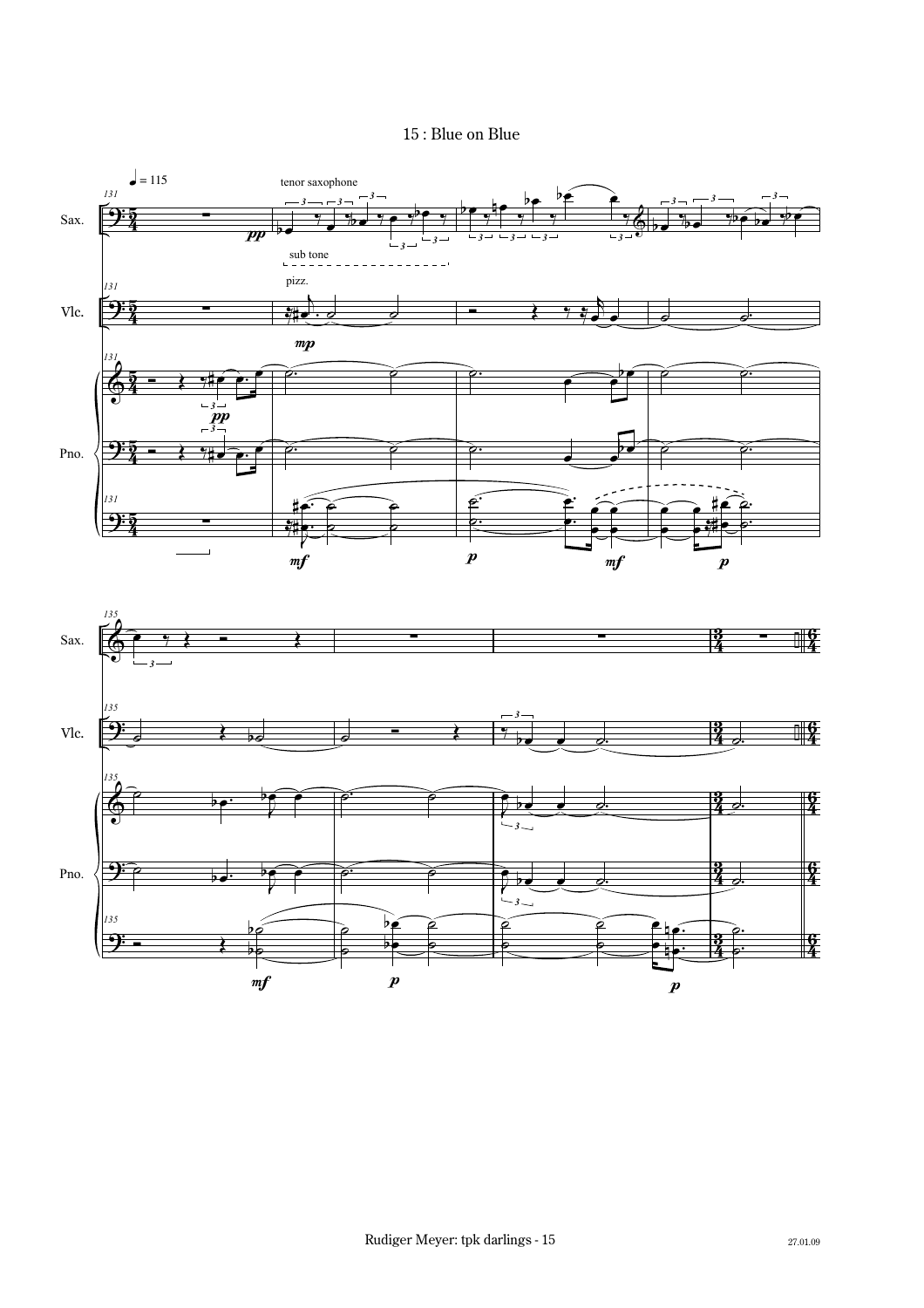

 $16:$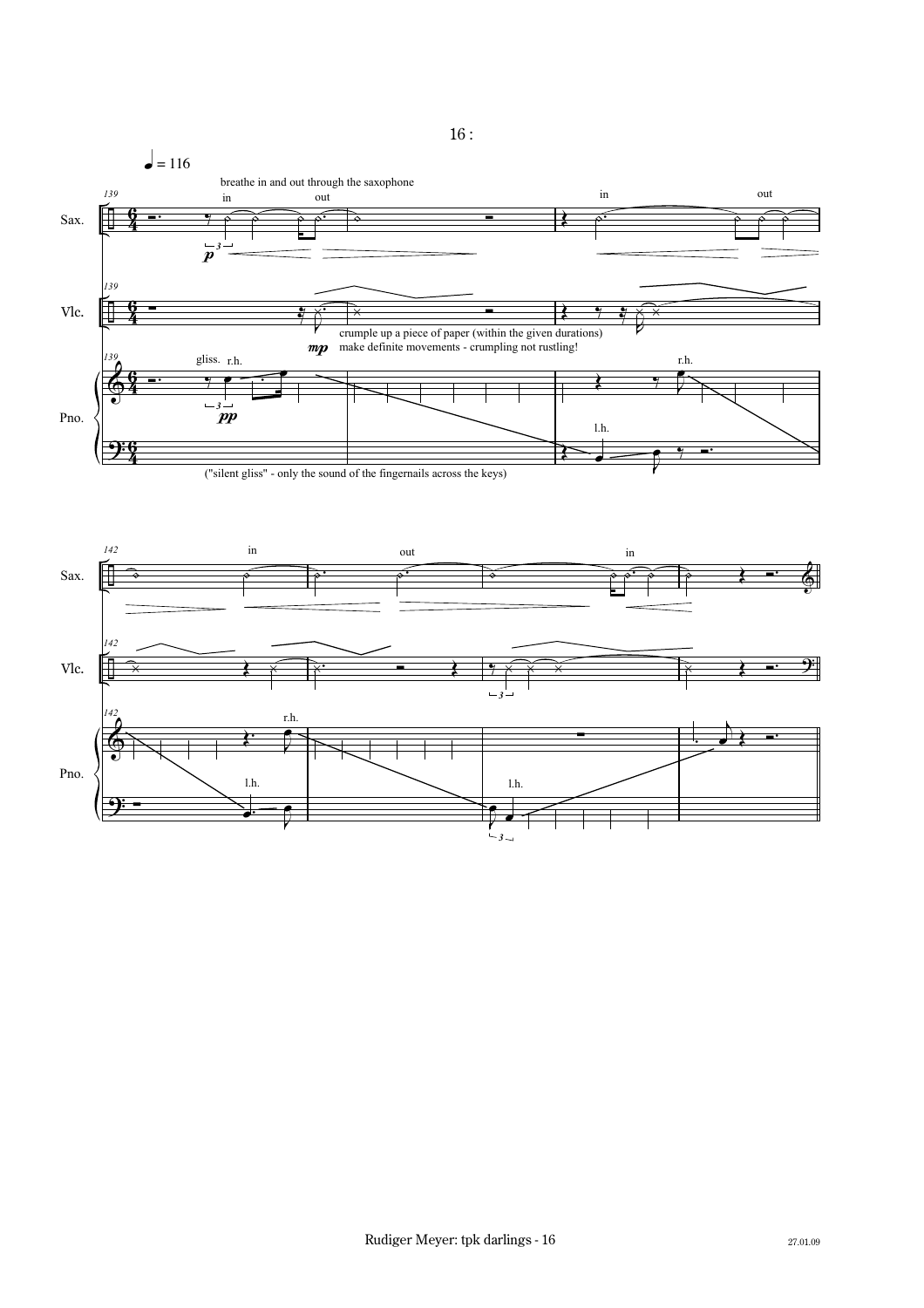#### 17: Playground Martyrs

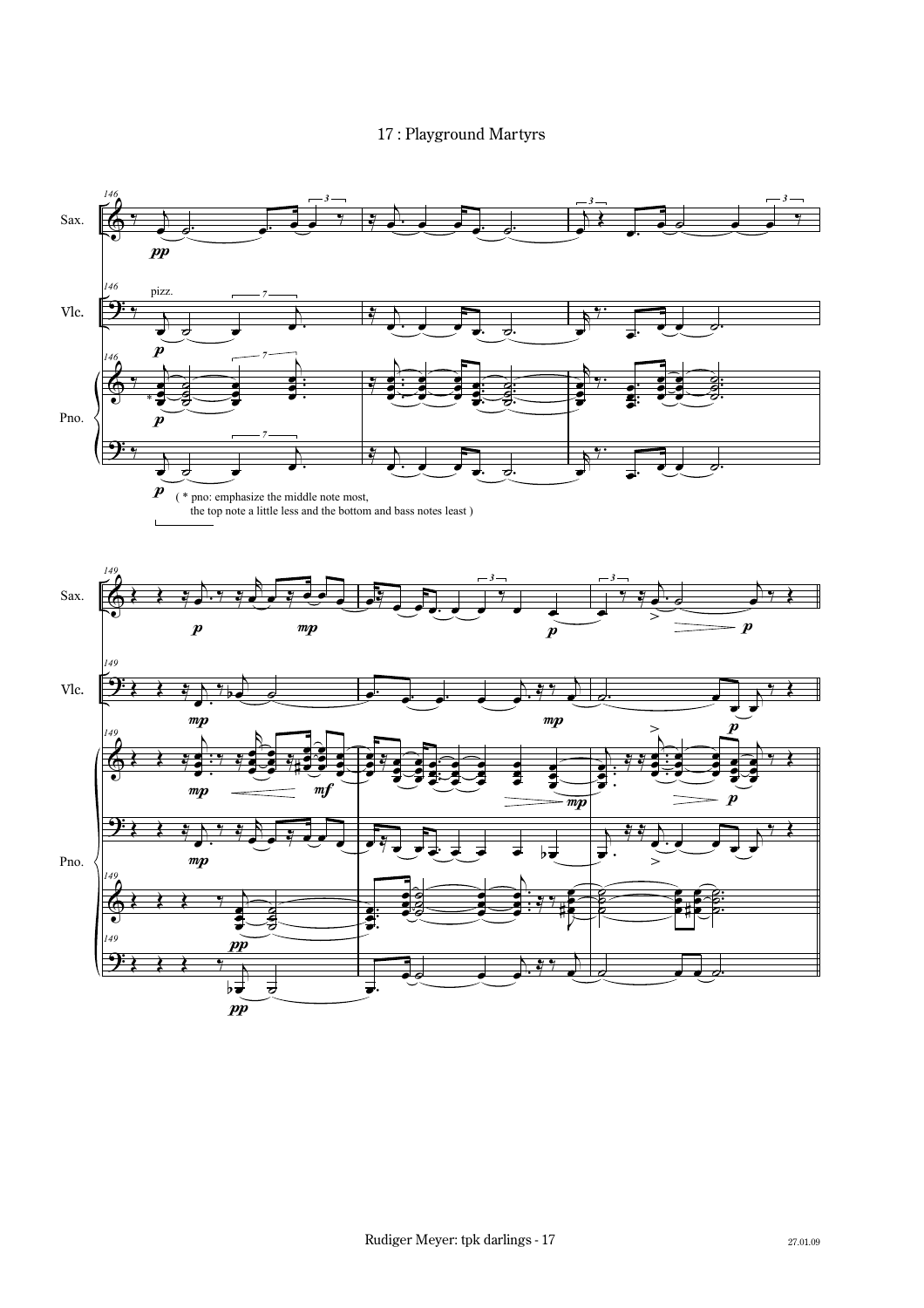

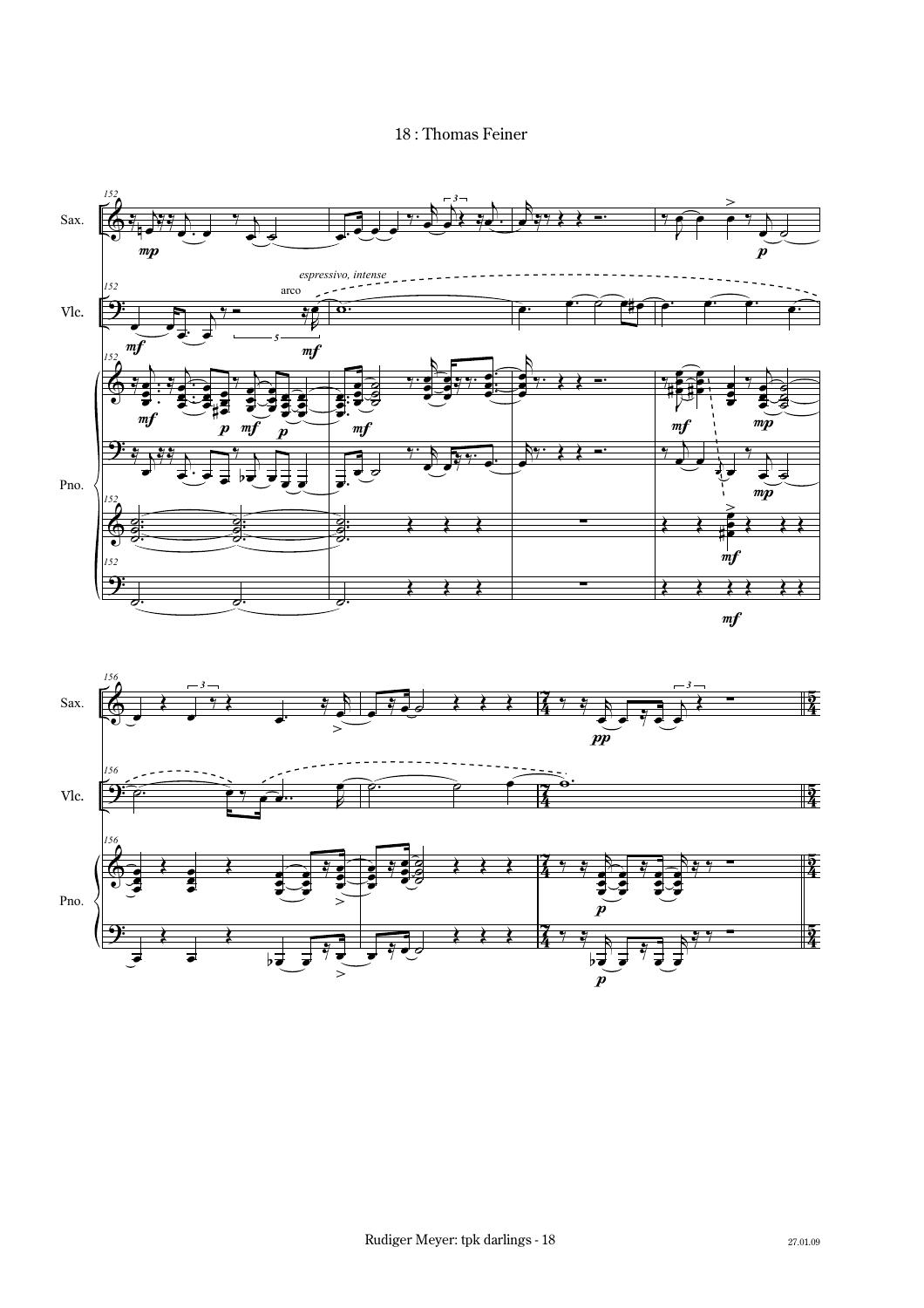